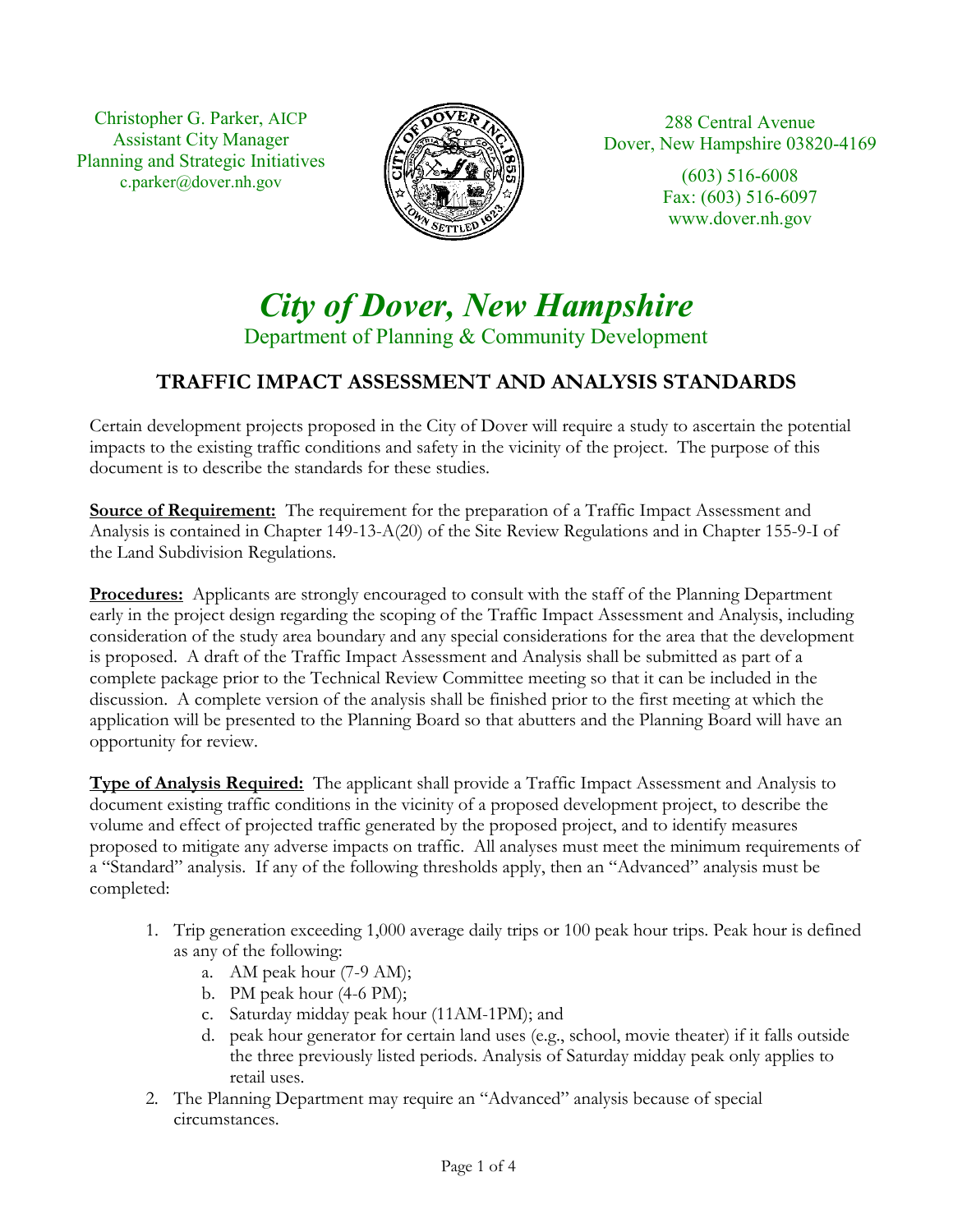## **Standard Analysis Requirements**

The primary objective of the "Standard" analysis is to justify that an "Advanced" analysis is not required. At a minimum, the "Standard" analysis must include the following:

- 1. Description of Site: A brief narrative of the character of the site and adjacent properties, including land uses and other pertinent facts.
- 2. Description of Roadways: A brief narrative of the study area roadway facilities, including the number of lanes, speed limit, major intersections, and locations of existing driveways. A description of pedestrian amenities such as sidewalks, crosswalks, and handicap ramps should also be completed.
- 3. Sight Distance: Measurements shall be provided for each proposed driveway. A comparison of the available sight distance at each driveway and/or intersection with standards in Chapter 92 and Chapter 149-14-H, if applicable, shall be included.
- 4. Trip Generation: In all cases, the analysis shall include trip generation based upon the ITE Trip Generation Handbook - latest edition. Where the applicant feels the ITE trip generation is not representative of the proposed development, justification must be provided for alternative trip generation methodology. If counts are performed to determine trip generation rates, the applicant must conduct two separate counts and provide full details of the count locations, including the size of the facility, percent occupancy, location, adjacent road Average Daily Traffic (ADT), time, and date of count.
- 5. Trip Distribution: At the "Standard" analysis level, trip distribution shall be described in a report that demonstrates knowledge of area-wide land uses, roadway facilities, and predominant traffic flows by time of day. The analysis shall contain a percentage distribution of trips (by direction) to the adjacent roadway facilities and any relevant assumptions. All assumptions made shall be outlined, with justification, in the report.
- 6. Public Transit: In all cases, the analysis shall include the accessibility of existing public transit to the project (within ¼ mile). This shall document the proximity of the project to all transit routes, and stops along the routes. If a project is located along a route (i.e. on the same street), potential improvements or upgrades to encourage use of the public transit system shall be included (i.e., bus stop accessibility improvements, bench, shelter, pullout, etc.).
- 7. The report shall be signed and stamped by a professional engineer licensed in New Hampshire, preferably with traffic engineering certifications.

## **Advanced Analysis Requirements**

The applicant and, if possible, the person hired to perform the analysis, shall meet with the Planning Department to confirm the study area and study area requirements. All information described in the "Standard" analysis must also be contained in the "Advanced" analysis.

The additional information required for an Advanced Analysis includes the following:

1. Existing Traffic Counts: In no case shall existing traffic counts used in the analysis be more than two years old (from date of count to date of analysis submittal). If a significant change (e.g., new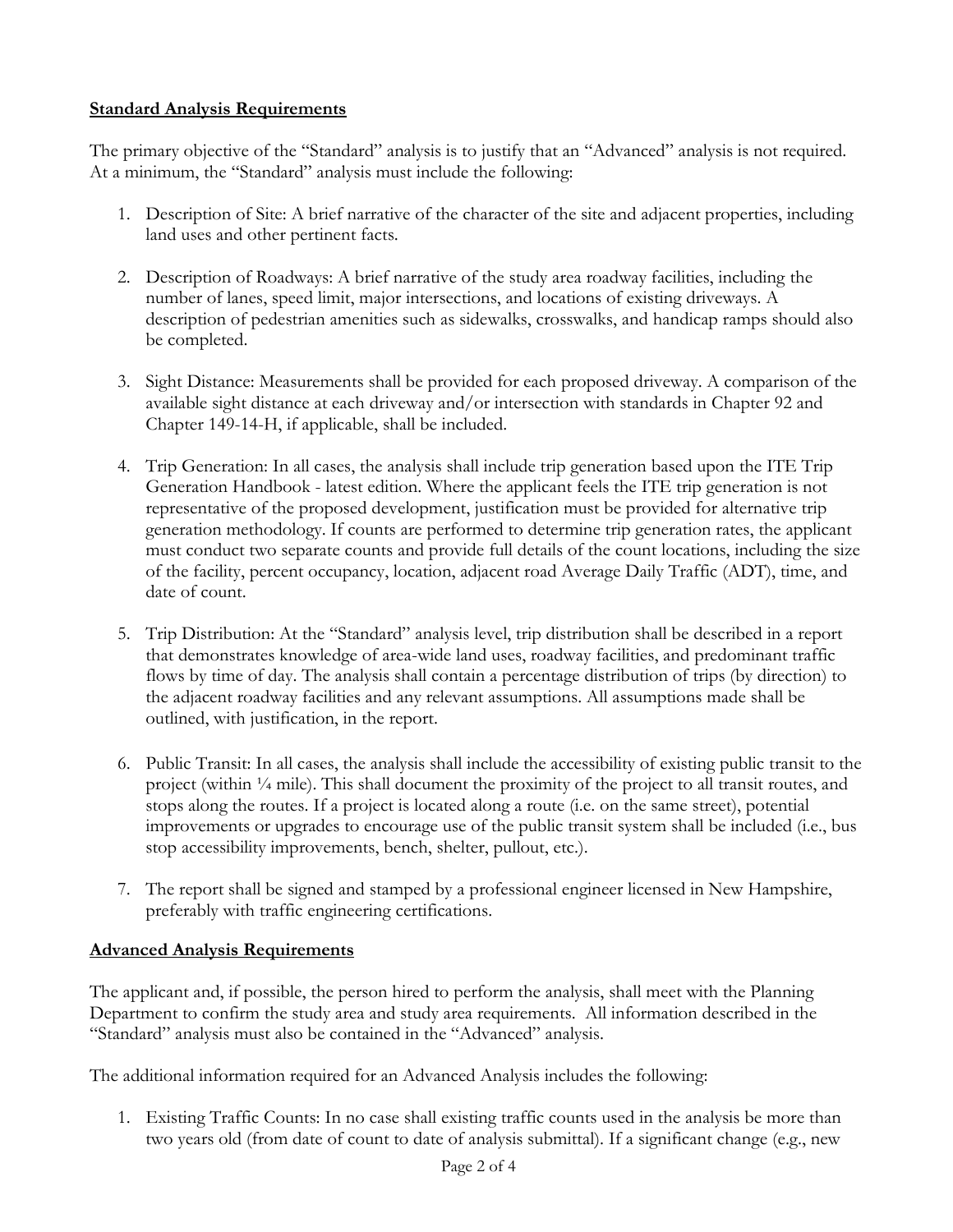roadway or development) has occurred within the last two years, the Planning Department can, at their discretion, require that new counts be conducted. Traffic counts shall include information on date, time, day of week, and name of the firm or individual who performed the counts. Traffic counts shall be seasonally adjusted to average and peak conditions.

- 2. Design Year Traffic Projection:
	- i. Design Year: The design year for traffic projections shall be ten years from the current year.
	- ii. The applicant shall obtain a list from the Planning Department containing all proposed developments permitted to date within the study area. The traffic generated by these projects shall be added to the no-build and build analyses. Additionally, the background growth rate should be determined based upon information obtained from the NH Department of Transportation or other available traffic counts. The calculated background growth rate should be completely documented and included in the study for review.
	- iii. Trip Generation: Traffic projection for trip generation growth is described in the "Standard" analysis section.
	- iv. Trip Distribution: The applicant shall provide justification for the assumed trip distribution. The trip distribution methodology should be representative of the type of development. Data may be obtained from employee zip code analysis, studies of similar sites, analysis of ADT on adjacent roadways, US Census journey to work and homebased work/non-work trips, or other sources. Graphic presentation shall be provided showing 1) peak hour trips added by the development, and 2) study area peak hour traffic volumes under each of the following scenarios:
		- a. Existing conditions;
		- b. Existing conditions with proposed development;
		- c. No build for design year, and;
		- d. Build for design year.
- 3. Peak Hour Capacity Analysis: Capacity analysis is to be performed at all study intersections (including driveways) using the most current Highway Capacity Manual Level of Service methodology for signalized and unsignalized intersections. Each of the four scenarios listed above must be analyzed at a minimum. A gap acceptance analysis should be provided in the case of adjustment to the default critical gap in the capacity analysis.

Level of service (LOS) "C" shall be the design objective, however, LOS "D" will be considered as a design objective subject to the approval of the Planning Department. Under no circumstances will less than LOS "D" be accepted for site and non-site traffic. If LOS "E" is the result of the analysis, then mitigation funded by the developer for providing LOS "D" shall be analyzed and included as part of the analysis (see Section 9 below).

- 4. Safety Analysis: Accident data for the roadways and intersections included in the study area shall be obtained from the Dover Police Department. Accident history for the three most recent years available shall be summarized and compared to the
- 5. Statewide or national rates established for the corresponding facility type (e.g., rural two-lane highway, urban arterial, etc.).